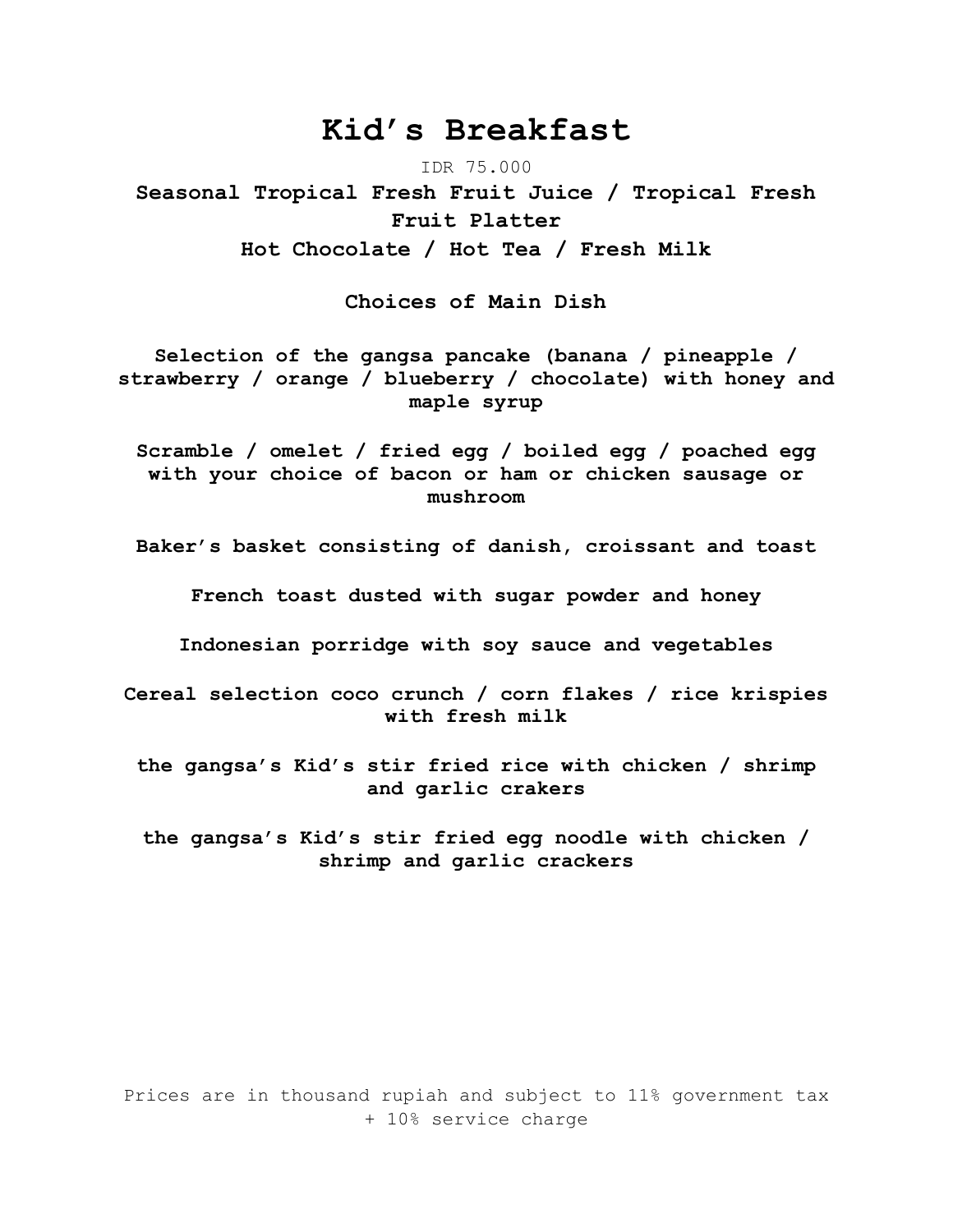# **Breakfast Set Menu**

### **Balinese Breakfast …………..IDR 115.000**

fresh fruit juice or tropical fresh fruit platter nasi bubuh or nasi kuning bubuh kacang ijo Balinese coffee or Javanese tea

๛๛๚๛๛

## **Indonesian Breakfast………IDR 125.000**

*fresh fruit juice or tropical fresh fruit platter nasi goreng or mie goreng baker's basket with croissant, danish and toast served with butter and jam Balinese coffee or Javanese teA*

## ๛๛๚๛๛

## **American Breakfast……..….IDR125.000**

fresh fruit juice or tropical fresh fruit platter scramble egg, fried egg, boiled egg, poached egg or omelet with sautéed potato and a choice of bacon, ham, chicken sausage or mushroom baker's basket with croissant, danish and toast served with butter and jam coffee or tea

## ๛๛๚๛๛ **Continental Breakfast……IDR115.000**

fresh fruit juice or tropical fresh fruit platter cereal selection (coco crunch, corn flakes or rice krispies) or oatmeal porridge baker's basket with croissant, danish and toast served with butter and jam coffee or tea

## ๛๛๛๛ **the gangsa Breakfast……….IDR125.000**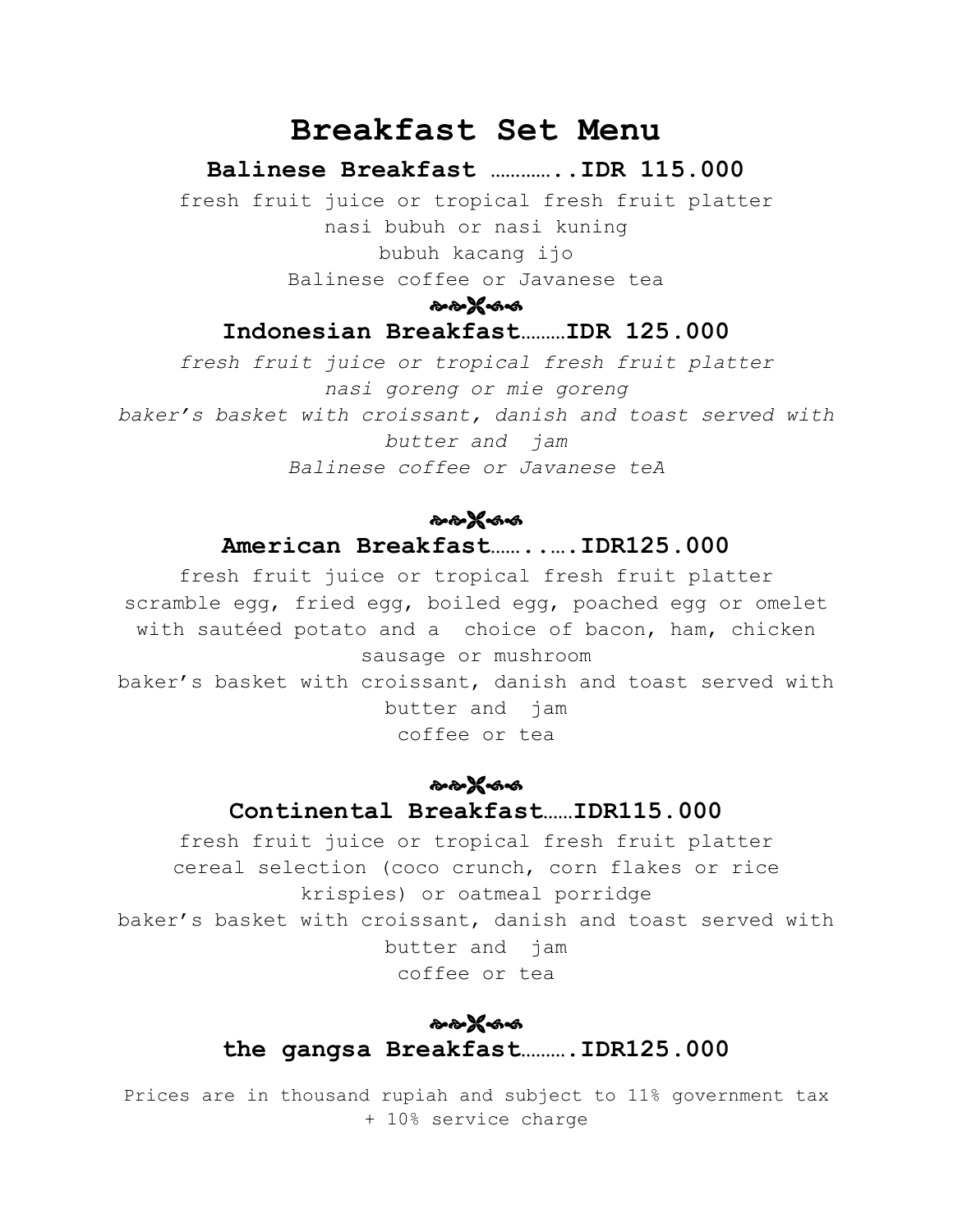fresh fruit juice or tropical fresh fruit platter the gangsa garden salad with thousand island dressing the gangsa toast with jackfruit flavored cream caramel sauce or selection of the gangsa pancake (banana, pineapple, strawberry, orange, blueberry or chocolate) with honey and maple syrup coffee or tea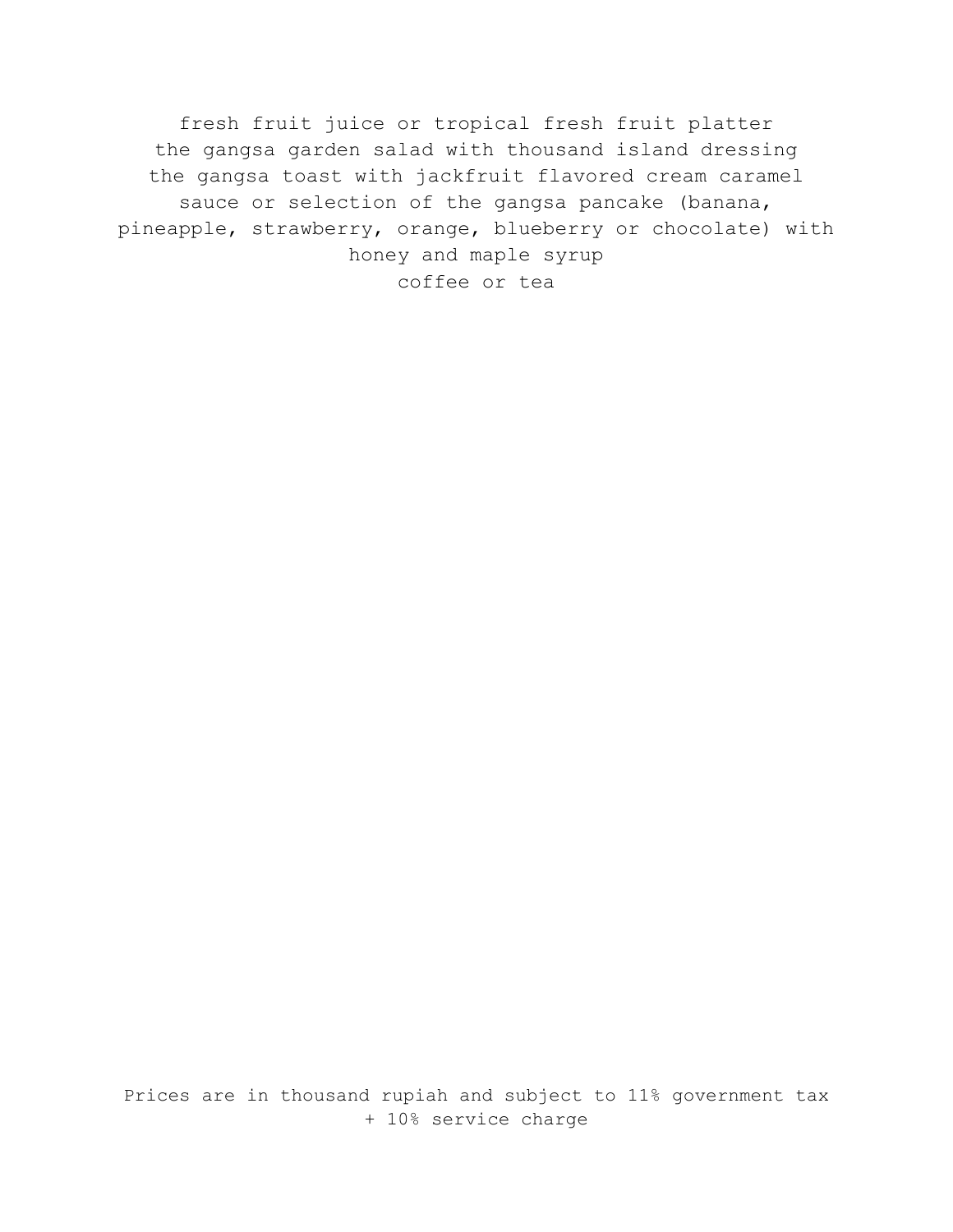# **The Island Culinary Journey**

# **Balinese Rijsttafel……………….300**



Traditional Balinese Rijsttafel with three kinds of appetizer, soup, six kinds of favorite main courses, served with stir fried yellow rice and Balinese condiments

# **Bali Sea Voyage……………155**



Enjoy our grilled seafood from Bali's sea treasure, right on your table with potato, marinated sweet corn cob, and Balinese seafood condiments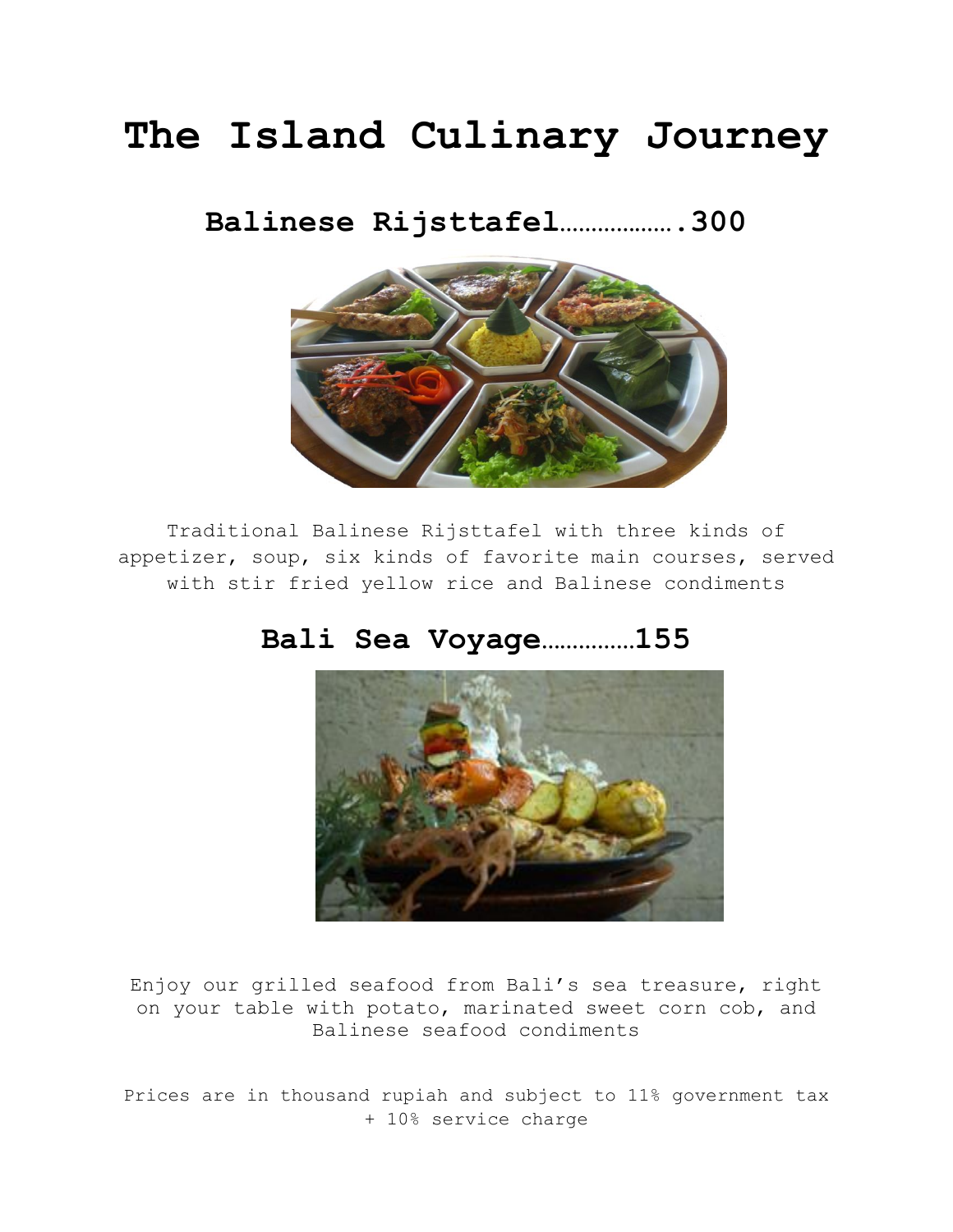# **Appetizer**

| Lawar Bali<br>Traditional mixed salad of long beans and young green<br>papaya in Balinese spices combined with choices of duck or<br>chicken meat          | 30 |
|------------------------------------------------------------------------------------------------------------------------------------------------------------|----|
| Gangsa<br>Balanced baby squid on a bed to romance lettuce, cherry<br>tomato, and red radish in Balinese spicy plum Sauce                                   | 30 |
| Tuna Jerungga<br>Sliced pan-fried tuna on a bed pomelo, watercress and<br>cucumber in a Balinese tamarind sauce                                            | 30 |
| Udang Sambal Matah<br>Char-grilled prawn with assorted fresh green vegetables in<br>a traditional raw Balinese dressing                                    | 45 |
| Be Tongkol Sambal Sere<br>Seared tuna tossed with watercress and cucumber, combine<br>with fried shallot, garlic, shrimp paste and<br>Splash of lime juice | 40 |
| Bawi Base Genep<br>Tender pork meat in Balinese spices with fresh vegetables,<br>fried shallot and garlic                                                  | 40 |
| Jukut Cantok<br>Assorted Balinese vegetables tossed in peanut sauce                                                                                        | 25 |
| Lumpia Goreng Intaran<br>Fried chicken and vegetables spring rolls served with tauco<br>sauce                                                              | 30 |
| <b>Balinese Soup</b><br>Sup Iga Buah Jepang<br>Balinese pork ribs in a soup infused with Balinese spices and<br>cubes of squash                            | 35 |
| Sup Sari Segara<br>Balinese seafood soup with winged beans and fried shallot                                                                               | 45 |
| Prices are in thousand rupiah and subject to 11% government tax                                                                                            |    |

+ 10% service charge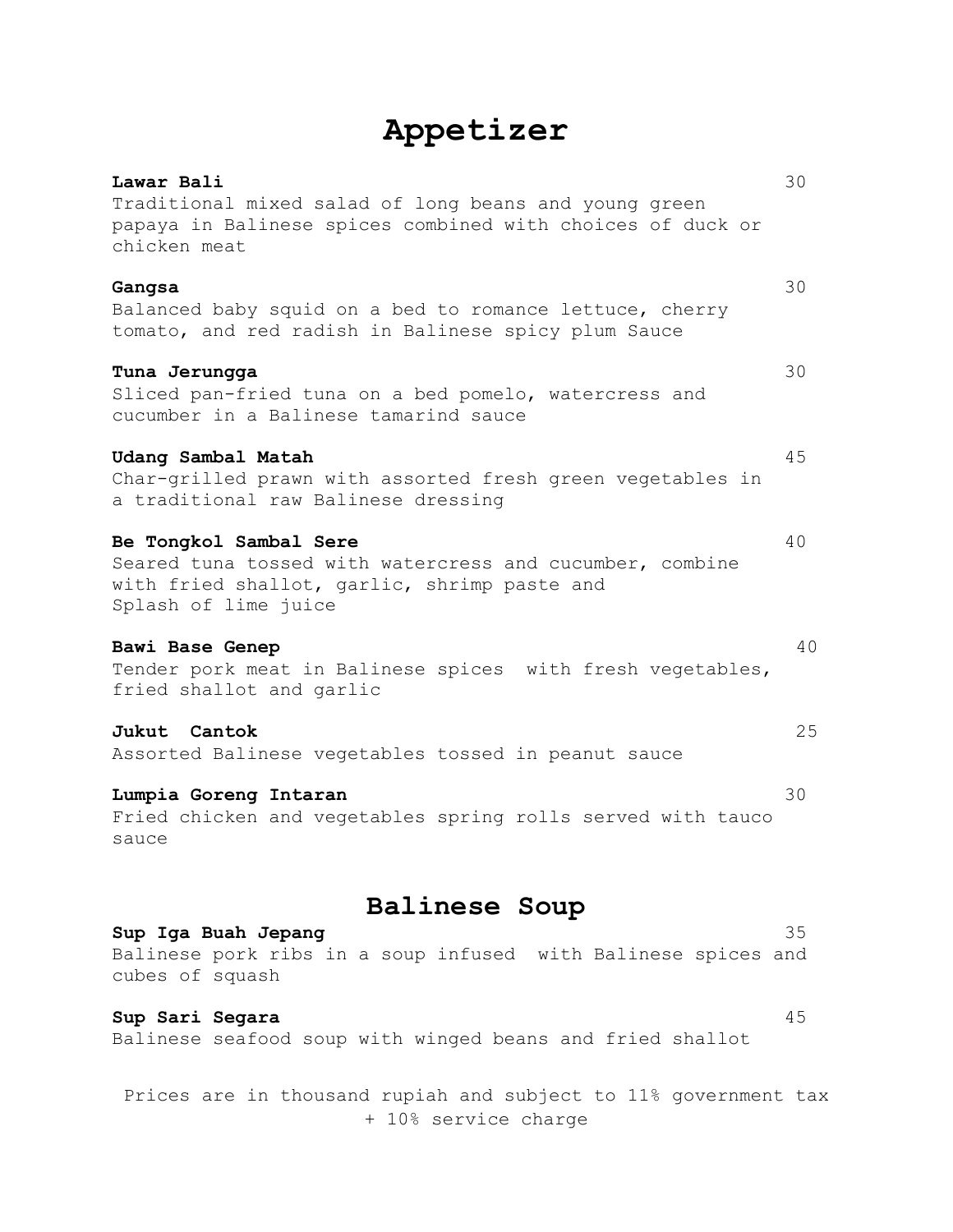## **Cramcam Be Siap** 30

Minced chicken meat soup with fried shallot and garlic

#### **Sup Be Telaga** 35

Gurami fish soup with ferm tips, celery and fried shallot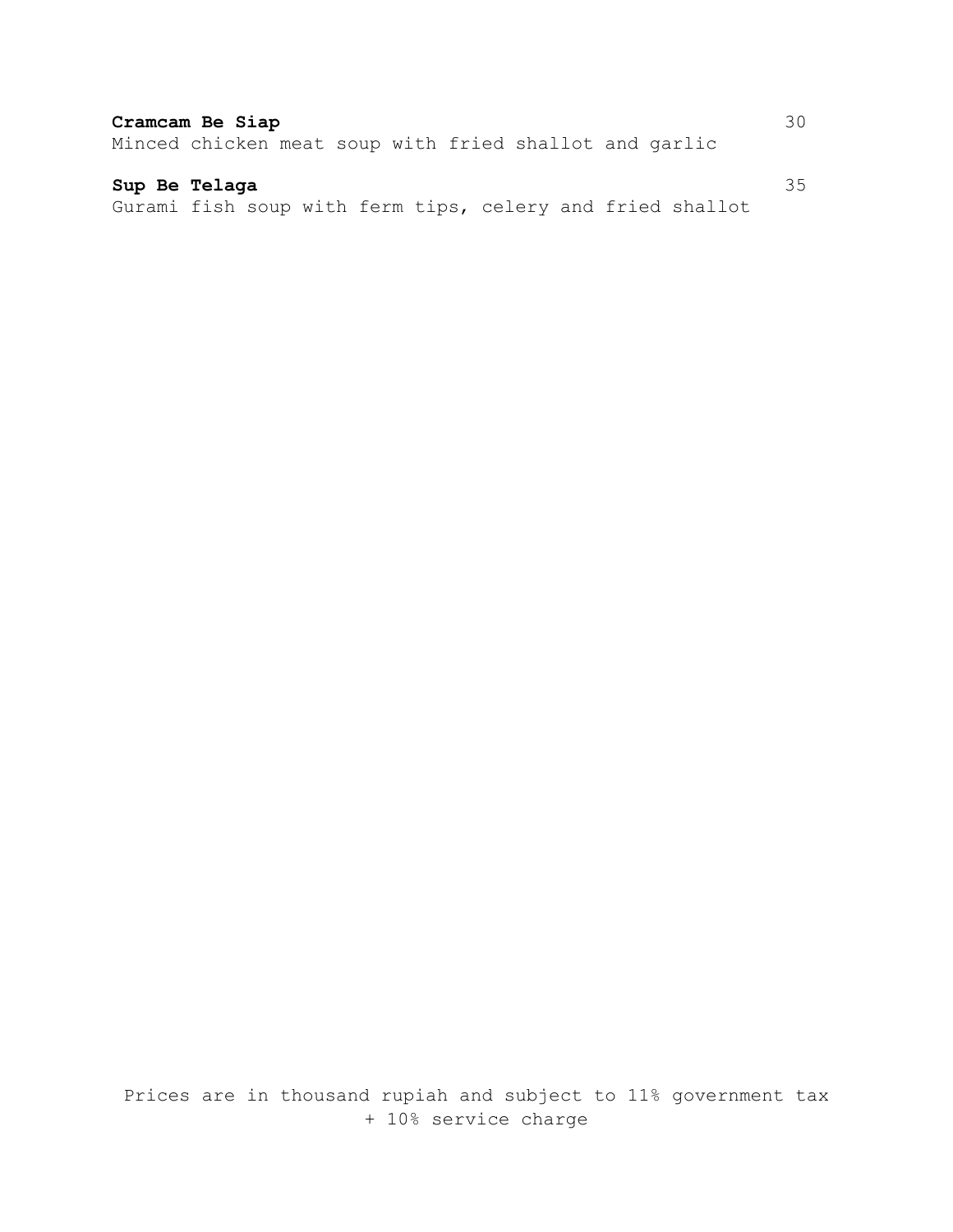# **Balinese Main Course**

| Nasi Campur Bali                                                                                                                                                               | 80  |
|--------------------------------------------------------------------------------------------------------------------------------------------------------------------------------|-----|
| Steamed rice served with an assortment of Balinese style meat<br>and vegetables                                                                                                |     |
| Nasi Goreng Kampung Bali<br>Stir-fried rice in Balinese spice paste with choices of<br>chicken, prawn, pork, beef or seafood, topped with a fried<br>egg and crackers          | 80  |
| Mie Goreng Sune Cekuh<br>Stir-fried egg noodles in a Balinese spice paste with<br>grilled chicken, prawn, pork, beef, or prawn, topped with<br>shredded fried egg and crackers | 80  |
| Gurame Telabah Menyatnyat<br>Braised of gurami fish fillet in a Balinese spice paste with<br>lemon basil                                                                       | 75  |
| Be Pasih Mesanten<br>Braised snapper fillet in a Balinese spice paste with coconut<br>milk and lemon basil                                                                     | 90  |
| Bebek Betutu Griya Sanur<br>Steamed local duck with Balinese spices and cassava leaves                                                                                         | 105 |
| Iga Bawi Mepanggang<br>Grilled pork spare ribs with traditional Balinese vegetables and<br>steam rice                                                                          | 105 |
| Kare Ulam Segara<br>Balinese seafood curry with steamed rice                                                                                                                   | 95  |
| Udang Pentung Watujimbar<br>Stir-fried lobster in turmeric aromatic ginger, coconut<br>cream, paprika and servedwith steam rice                                                | 230 |
| Udang Gula Lunak<br>Char-grilled prawn with Balinese tamarind sauce served with<br>grilled potato                                                                              | 75  |
| Kambing Plecing<br>Char-grilled lamb rack with Balinese sweet and hot chilli sauce                                                                                             | 100 |
| Sate Tusuk                                                                                                                                                                     | 75  |
| Prices are in thousand rupiah and subject to 11% government tax<br>+ 10% service charge                                                                                        |     |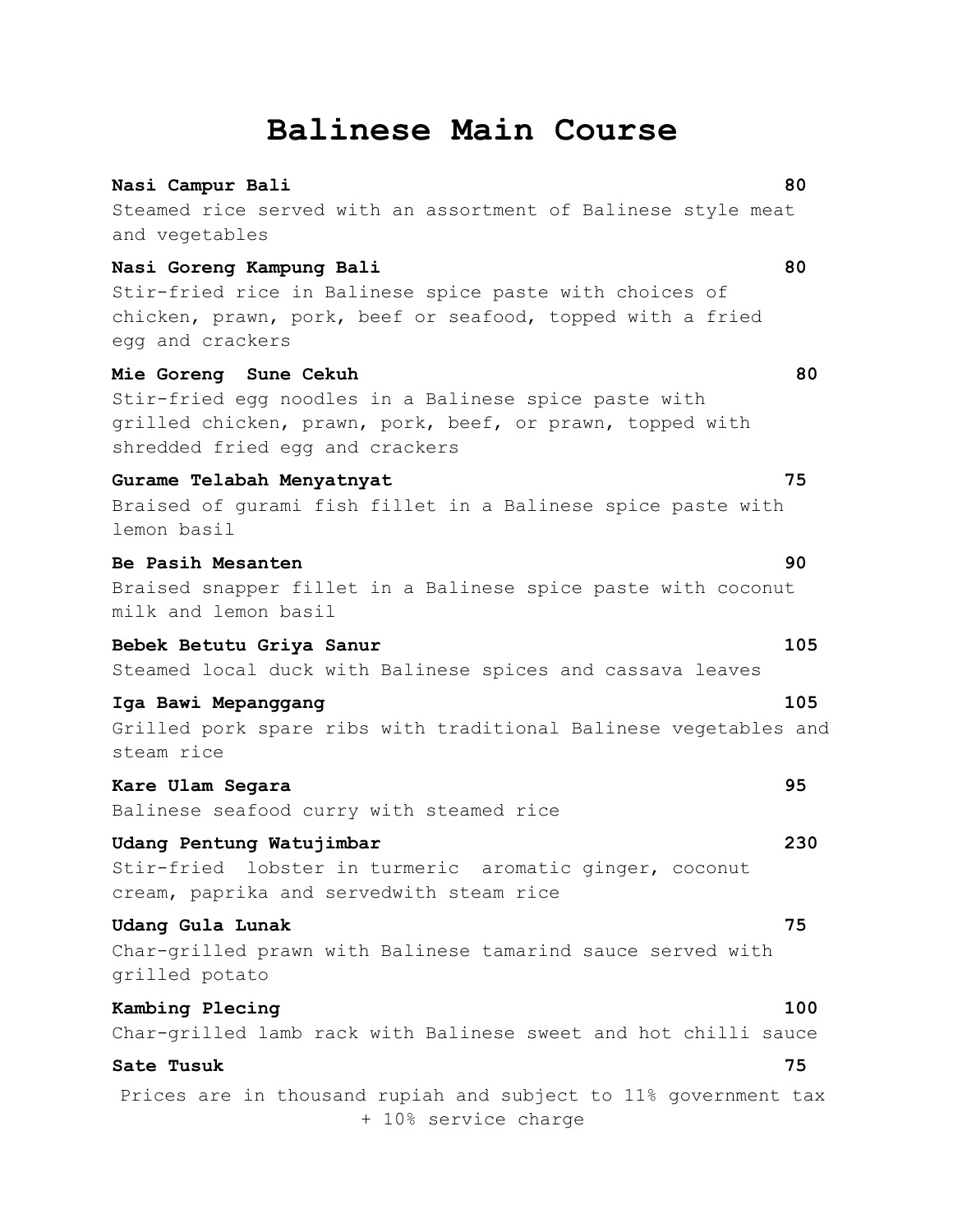Choice of beef, pork, or chicken satays with steamed rice and condiments

### **Bebek Garing Lalahsan 105**

Crispy local duck with spicy red Balinese sauce served with steamed rice and urab vegetables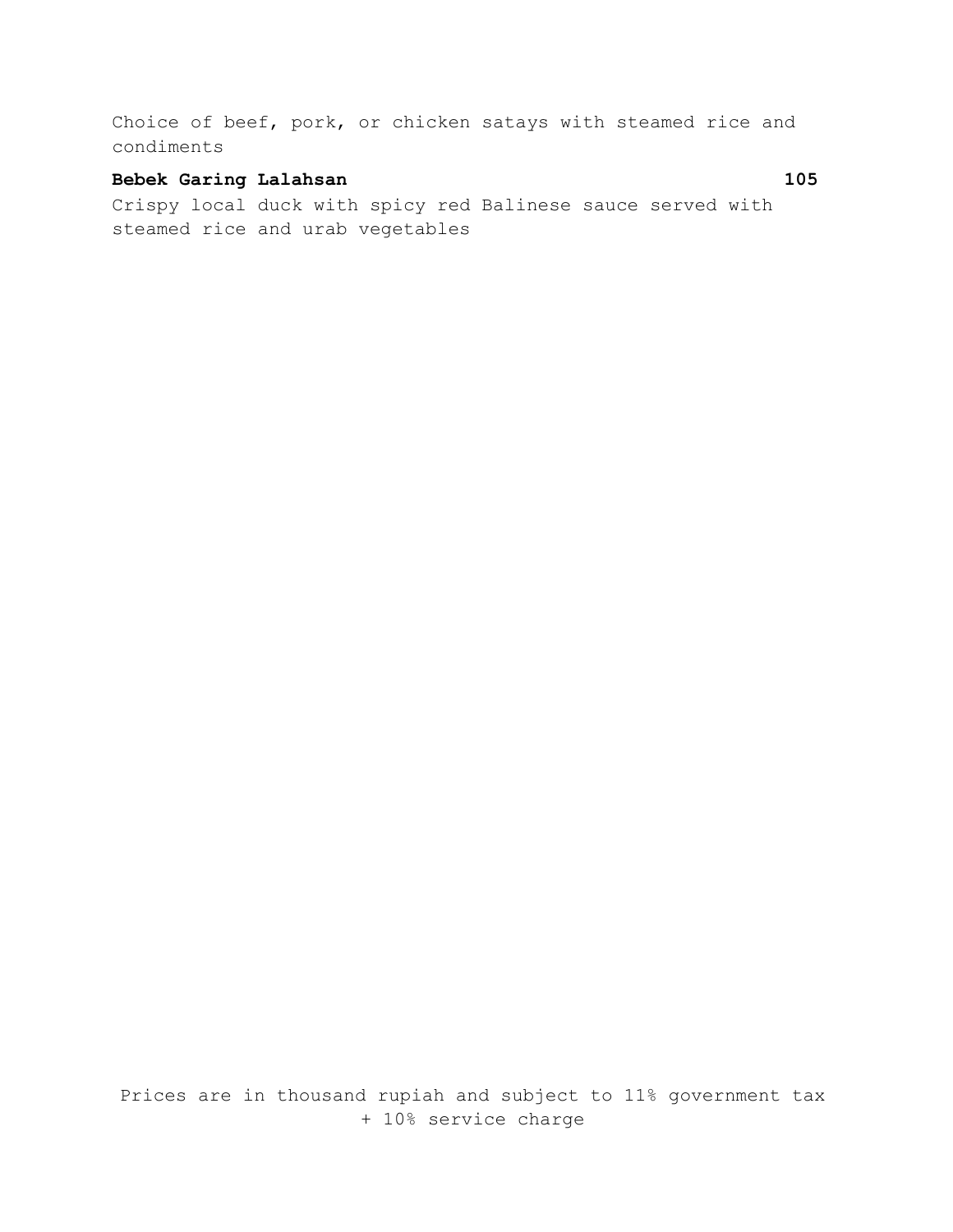# **Dessert**

**Kelepon Sele Ungu 25** Purple sweet potato stuffed with palm sugar served with grated coconut

#### **Pisang Goreng Cokelat 30**

Banana fritter with chocolate ice cream and chocolate sauce

#### **Es Cendol 25**

Icy treat of sweet coconut milk with mung beans, red beans, jack fruit and palm sugar

#### **Lumpia Goreng Manis 30**

Fried spring roll filled with banana, mango, strawberry, chocolate chip served with strawberry ice cream and strawberry sauce

### **Dadar Gulung Gadang 25**

Balinese crepes fillet with served grated coconut and palm sugar sauce

# **Kid's Favorite**

| Sponge Bob                                                                                | 66 |
|-------------------------------------------------------------------------------------------|----|
| crab meat patty burger with lettuce, tomato, cheese and chips                             |    |
| Mickey Mouse<br>beef ham and cheese sandwich, served with Parisian potato                 | 65 |
| Donald Duck<br>duck meat balls spaghetti with bolognaise sauce                            | 68 |
| Tom and Jerry<br>beef and chicken satay served with mild peanut sauce and steamed<br>rice | 66 |
| Mie Panda                                                                                 | 40 |
| Prices are in thousand rupiah and subject to 11% government tax<br>+ 10% service charge   |    |